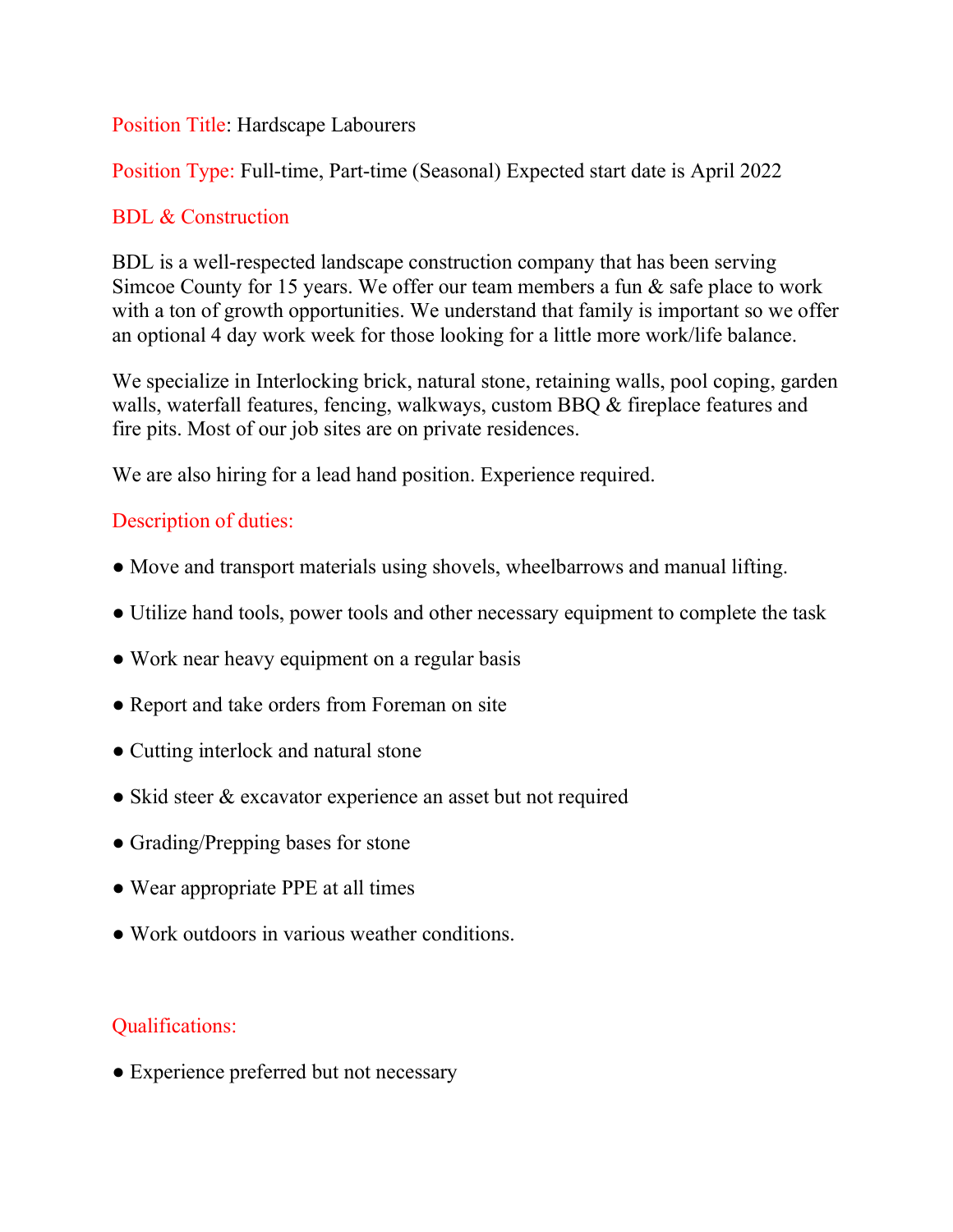- Skid steer & excavator experience an asset but not required
- Driver's License or reliable transportation to and from Job Site
- Strong verbal communication skills
- Communicate to customer in polite and courteous manner
- Demonstrate basic math skills
- Ability to lift, carry and place items 50+ lbs. Excellent stamina is required.
- Ability to bend, crouch, kneel & stand for extended periods
- Dependable & Reliable
- Ability to work both independently with little supervision and as part of a team

#### COMPENSATION:

\$18- \$25. Will be based on your experience & output. Evaluation after 2 weeks for possible wage increase.

## PERKS AND BENEFITS:

- 4 day work week & NO weekends (optional)
- Work Outdoors
- Potential for bonus and incentives
- Company events and BBQ's
- Paid Holidays
- Potential for wage increase upon 2 week review
- Employee discounts on certain products or services